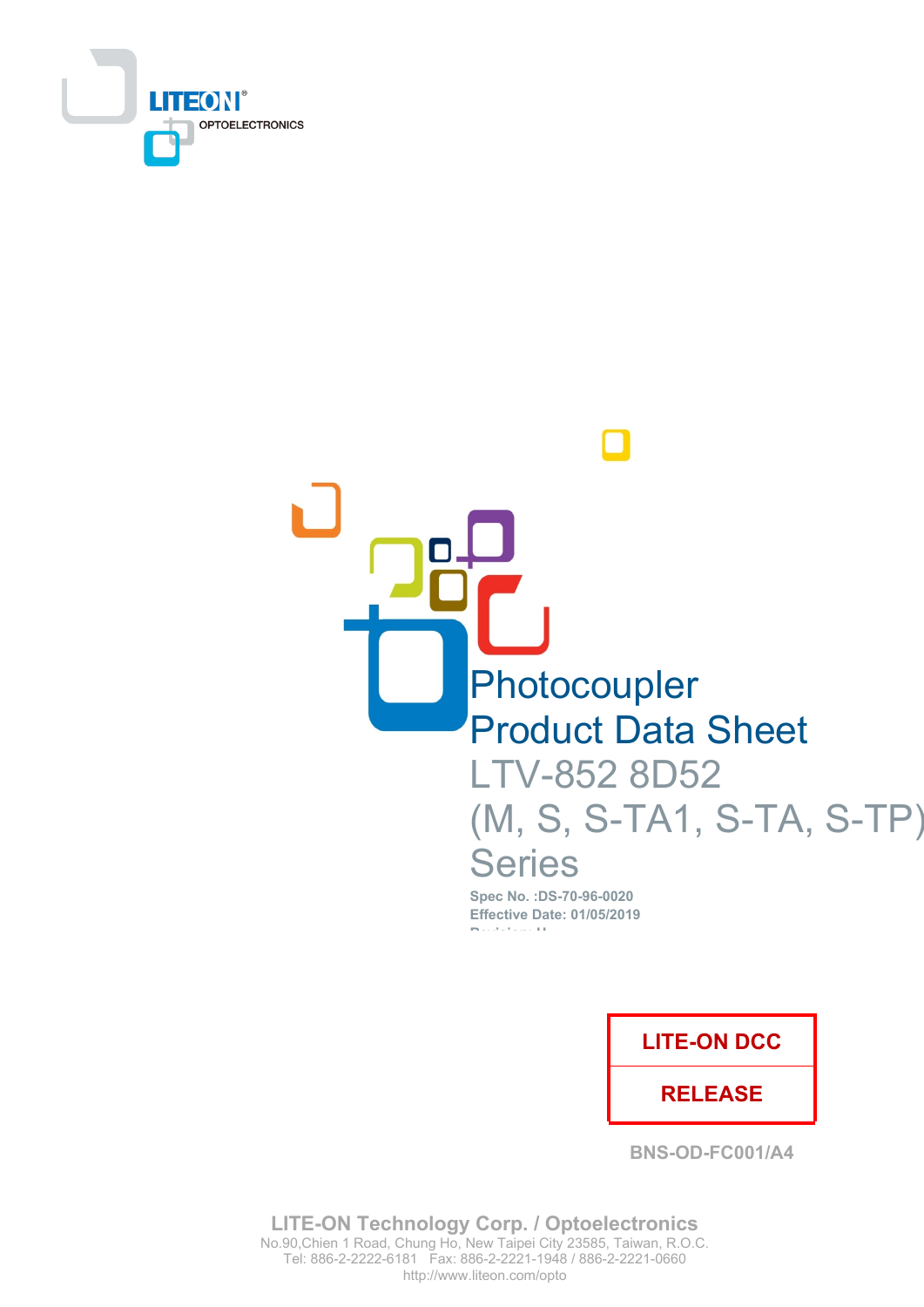

Part No.: LTV-852/8D52 series<br>BNS-OD-FC002/A4

Rev.: H

 $1/1$ 

## Photocoupler **LTV-852/8D52 series**

## 1. DESCRIPTION

#### **1.1 Features**

- Current transfer ratio ( CTR : MIN. 1000% at  $I_F = 1$ mA,  $V_{CE} = 5V$ , Ta=25°C )
- High input-output isolation voltage ( $V_{iso} = 5,000V$ rms)
- $\blacksquare$  High collector-emitter voltage ( $V_{\text{CEO}} = 300V$ )
- Dual-in-line package :

LTV-852 : 1-channel type

LTV-8D52 : 2-channel type

■ Wide lead spacing package :

LTV-852M : 1-channel type

LTV-8D52M : 2-channel type

■ Surface mounting package: LTV-852S : 1-channel type

LTV-8D52S : 2-channel type

Tape and reel packaging: LTV-852S-TA: 1-channel type

LTV-852S-TA1: 1-channel type

LTV-852S-TP: 1-channel type

LTV-8D52S-TA: 1-channel type

LTV-8D52S-TA1: 1-channel type

■ Safety approval

**UL 1577** 

VDE DIN EN60747-5-5 (VDE 0884-5)

CSA CA5A

**FIMKO** 

RoHS Compliance

All materials be used in device are followed EU RoHS directive (No.2002/95/EC, 2011/65/EU, and 2015/863).

- ESD pass HBM 8000V/MM2000V
- MSL class1

#### **1.2 Applications**

- Hybrid substrates that require high density mounting.
- Programmable controllers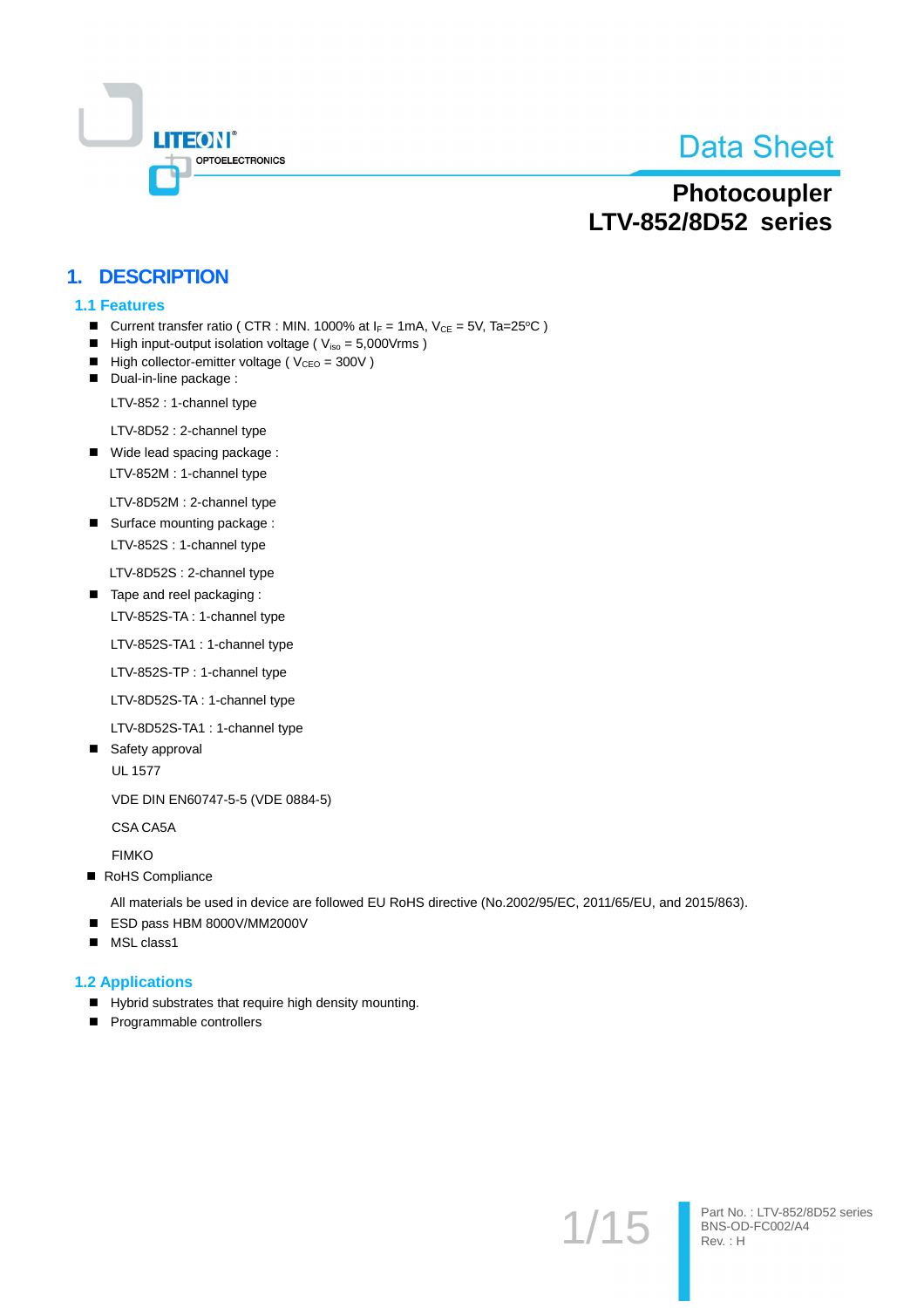

## Photocoupler **LTV-852/8D52 series**

#### **PACKAGE DIMENSIONS**  $2<sup>1</sup>$

## 2.1 LTV-852



## 2.2 LTV-852M





## 2.3 LTV-852S







#### Notes:

- 1. Year date code.
- $2.$ 2-digit work week.
- $3<sup>1</sup>$ Factory identification mark shall be marked (W: China-CZ, Y: Thailand)
- "• for halogen free option.  $\overline{4}$
- 5. "V" for VDE option.

Dimensions in millimeters (inches).

 $2/15$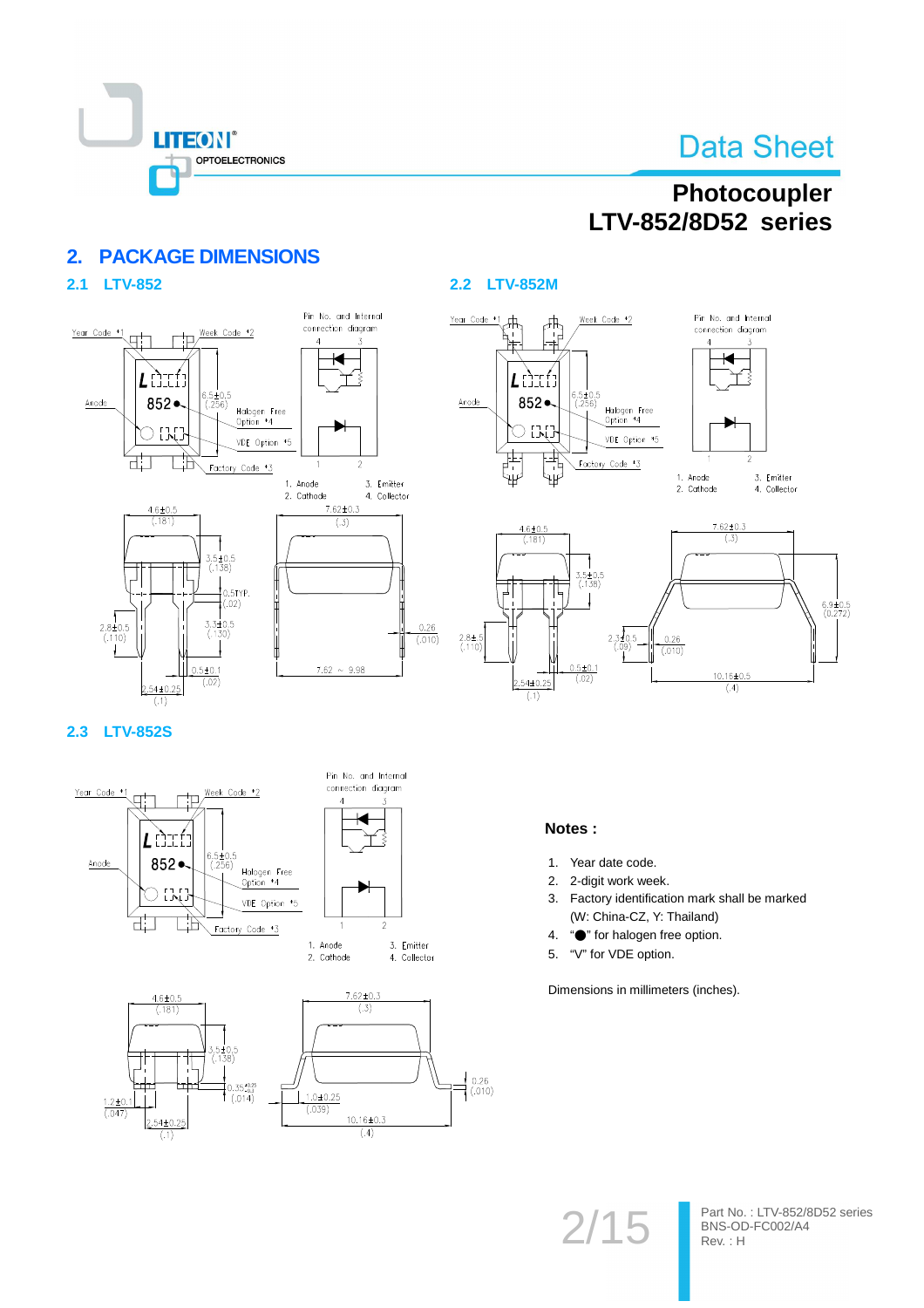

 $\frac{10.16 \pm 0.5}{(.4)}$ 

## Photocoupler LTV-852/8D52 series

## 2.4 LTV-8D52











#### 2.6 LTV-8D52S









#### Notes:

- 1. Year date code.
- 2. 2-digit work week.
- 3. Factory identification mark shall be marked (W: China-CZ, Y: Thailand)

Dimensions in millimeters (inches).

 $3/15$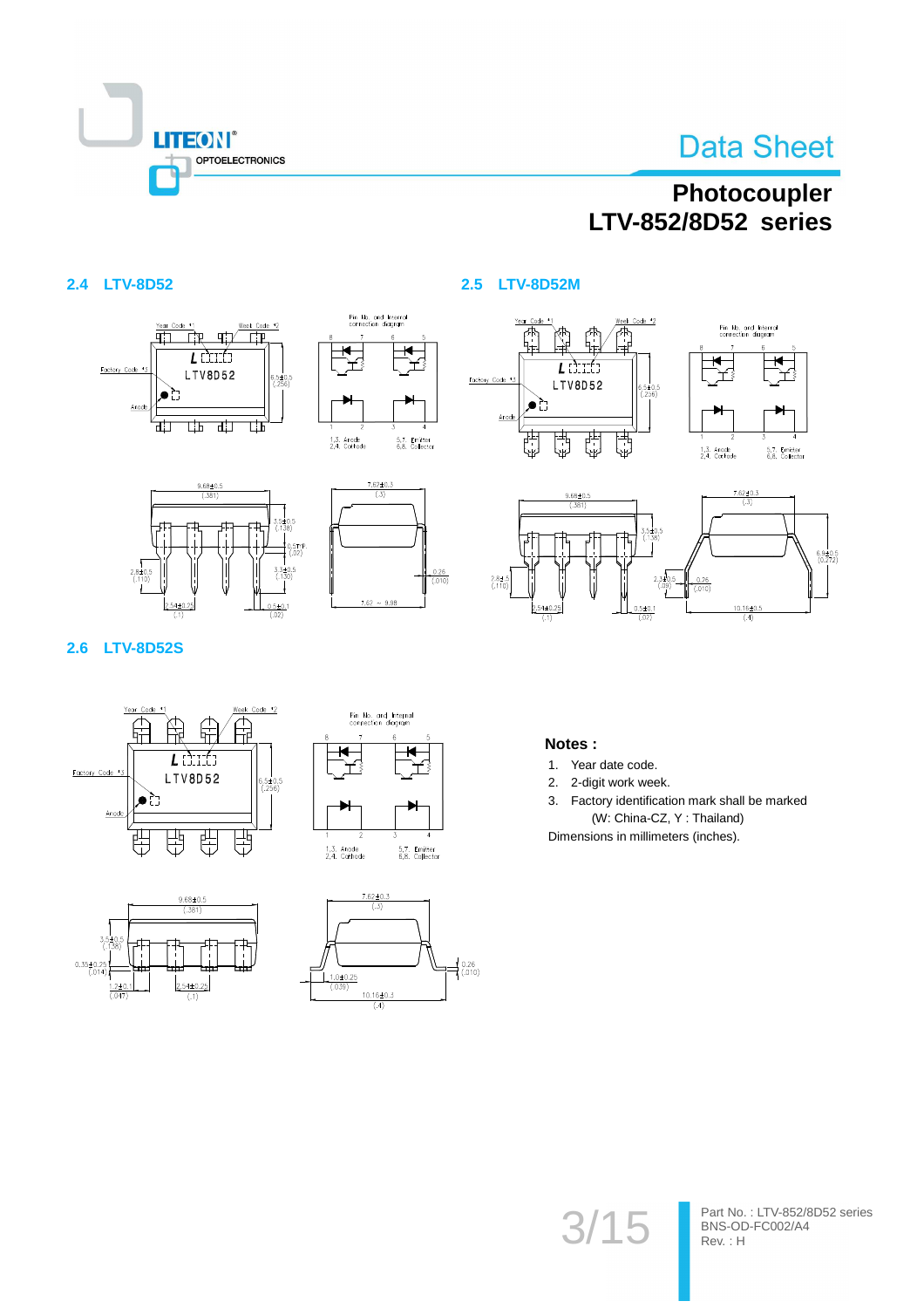

## Photocoupler LTV-852/8D52 series

## **3. TAPING DIMENSIONS**

## 3.1 LTV-852S-TA

#### 3.2 LTV-852S-TA1



| <b>Description</b>                        | <b>Symbol</b>  | Dimension in mm (inch) |
|-------------------------------------------|----------------|------------------------|
| Tape wide                                 | W              | $16\pm0.3$ (0.63)      |
| Pitch of sprocket holes                   | $P_0$          | $4\pm0.1$ (0.15)       |
| Distance of compartment                   | F              | $7.5 \pm 0.1$ (0.295)  |
|                                           | P <sub>2</sub> | $2\pm0.1$ (0.079)      |
| Distance of compartment to<br>compartment | $P_1$          | $12\pm0.1$ (0.472)     |

## **3.3 Quantities Per Reel**

| <b>Package Type</b> | TA/TA1 |
|---------------------|--------|
| Quantities (pcs)    | 1000   |

 $4/15$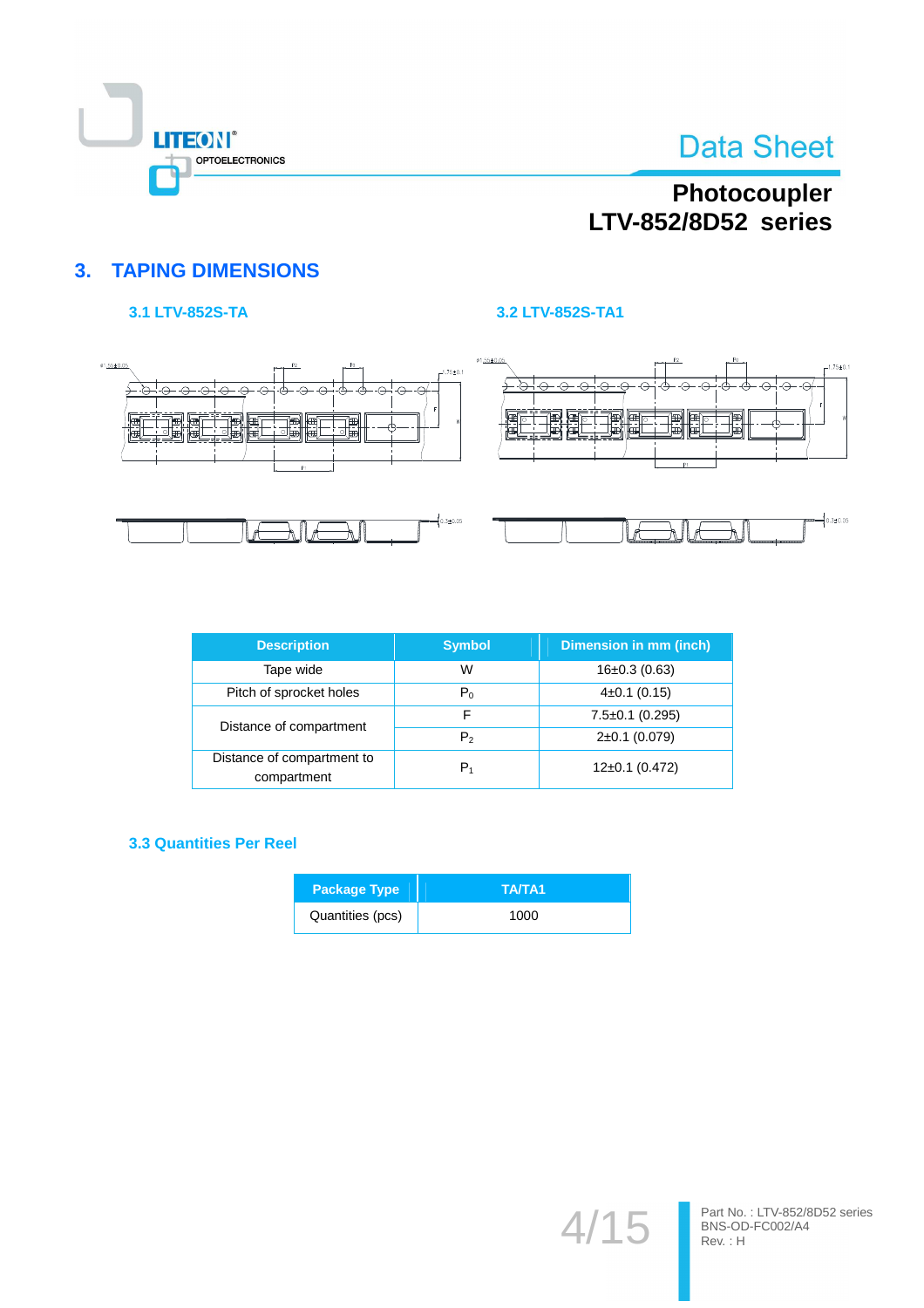



## Photocoupler LTV-852/8D52 series

#### 3.4 LTV-852S-TP





| <b>Description</b>                        | <b>Symbol</b>  | Dimension in mm (inch) |
|-------------------------------------------|----------------|------------------------|
| Tape wide                                 | W              | $16\pm0.3$ (0.63)      |
| Pitch of sprocket holes                   | $P_0$          | $4\pm0.1$ (0.15)       |
| Distance of compartment                   |                | $7.5 \pm 0.1$ (0.295)  |
|                                           | P <sub>2</sub> | $2\pm0.1$ (0.079)      |
| Distance of compartment to<br>compartment | P1             | $8\pm0.1$ (0.472)      |

#### **3.5 Quantities Per Reel**

| <b>Package Type</b> | ГP   |
|---------------------|------|
| Quantities (pcs)    | 2000 |

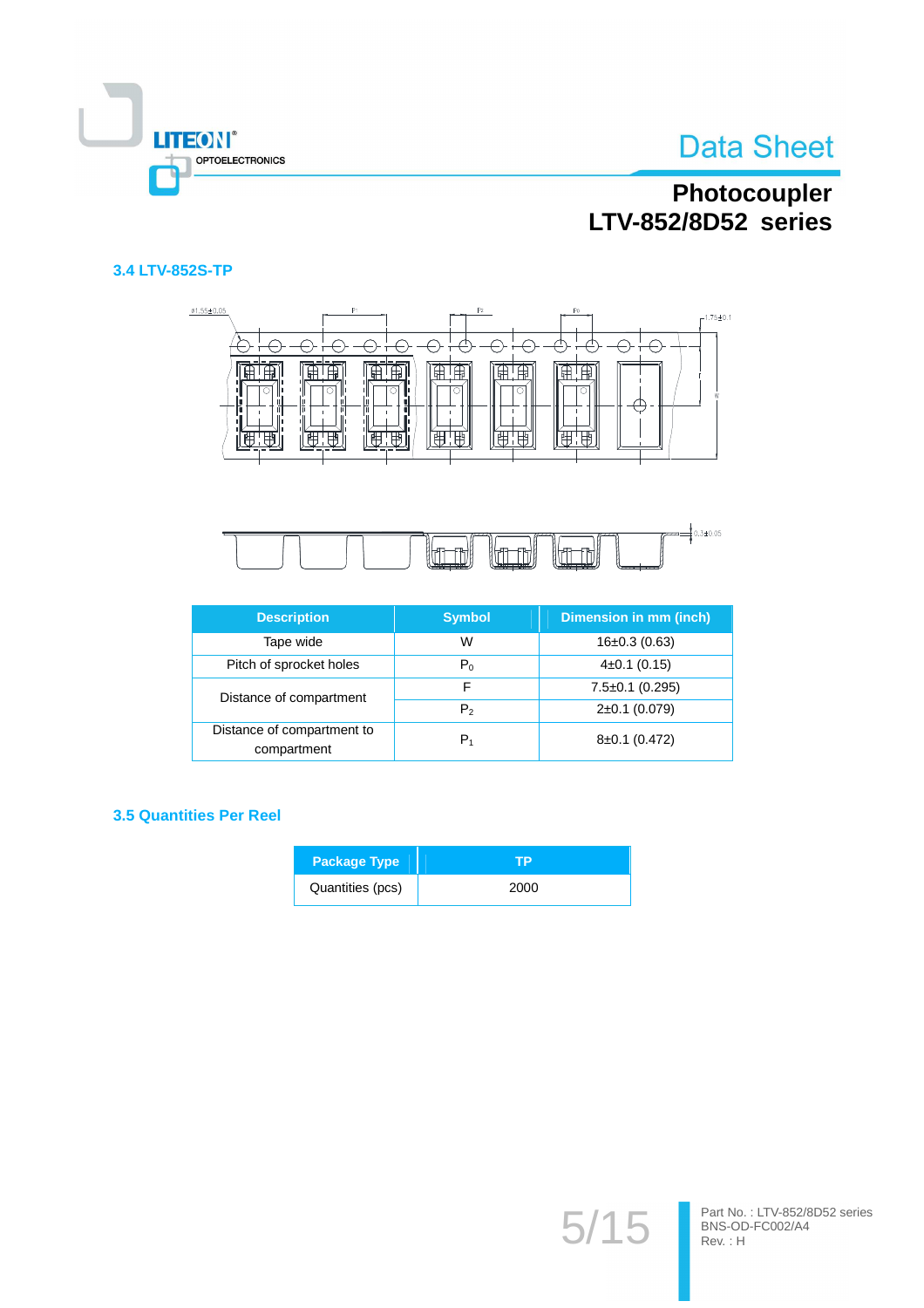

## Photocoupler LTV-852/8D52 series

### 3.6 LTV-8D52S-TA





3.7 LTV-8D52S-TA1

| <b>Description</b>                        | <b>Symbol</b>  | Dimension in mm (inch) |
|-------------------------------------------|----------------|------------------------|
| Tape wide                                 | W              | $16\pm0.3$ (0.63)      |
| Pitch of sprocket holes                   | $P_0$          | $4\pm0.1$ (0.15)       |
| Distance of compartment                   | F              | $7.5 \pm 0.1$ (0.295)  |
|                                           | P <sub>2</sub> | $2\pm0.1$ (0.079)      |
| Distance of compartment to<br>compartment | $P_1$          | $12\pm0.1$ (0.472)     |

#### **3.8 Quantities Per Reel**

| <b>Package Type</b> | TA/TA1 |
|---------------------|--------|
| Quantities (pcs)    | 1000   |

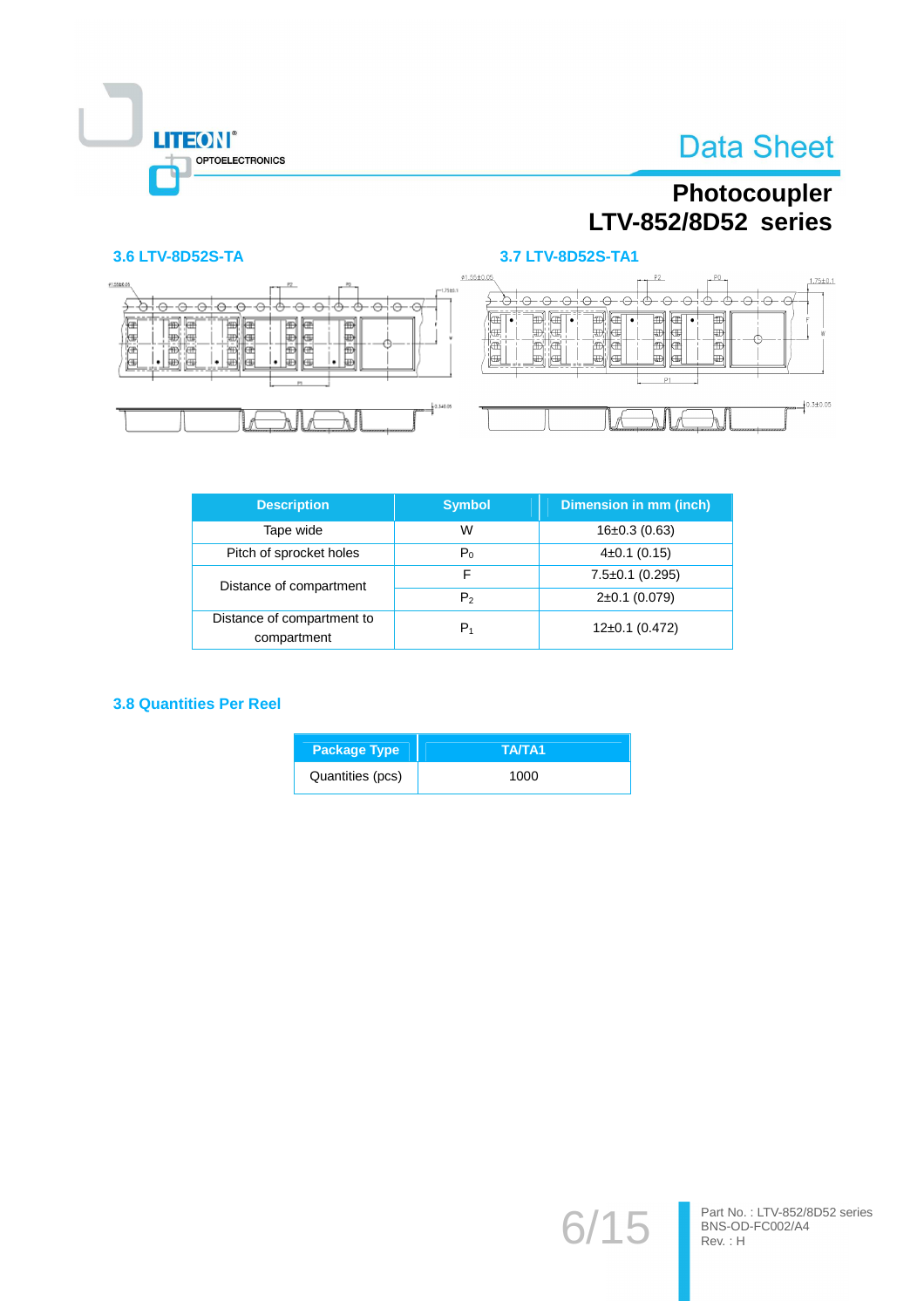

Part No.: LTV-852/8D52 series<br>BNS-OD-FC002/A4<br>Rev.: H

 $7/15$ 

## Photocoupler LTV-852/8D52 series

## **4. RATING AND CHARACTERISTICS**

#### 4.1 Absolute Maximum Ratings at Ta=25°C

|                      | <b>Parameter</b>                   | <b>Symbol</b>          | <b>Rating</b> | <b>Unit</b>   |
|----------------------|------------------------------------|------------------------|---------------|---------------|
|                      | <b>Forward Current</b>             | I⊧                     | 50            | mA            |
|                      | 3<br>Reverse Voltage               | $V_{R}$                | 6             | $\vee$        |
| Input                | Power Dissipation                  | P                      | 70            | mW            |
| Junction Temperature |                                    | $T_{\rm J}$            | 125           | °C            |
|                      | Collector - Emitter Voltage        | <b>V<sub>CEO</sub></b> | 300           | $\vee$        |
|                      | Emitter - Collector Voltage        | V <sub>ECO</sub>       | 0.1           | $\vee$        |
| Output               | <b>Collector Current</b>           | $I_{\rm C}$            | 150           | mA            |
|                      | <b>Collector Power Dissipation</b> | $P_{C}$                | 150           | mW            |
|                      | Junction Temperature               | $T_J$                  | 125           | $\rm ^{o}C$   |
|                      | <b>Total Power Dissipation</b>     | $P_{\text{tot}}$       | 200           | mW            |
| 1.                   | <b>Isolation Voltage</b>           | $V_{\rm iso}$          | 5000          | $V_{\rm rms}$ |
|                      | <b>Operating Temperature</b>       | $T_{\text{opr}}$       | $-30 - +110$  | $\rm ^{o}C$   |
|                      | Storage Temperature                | $T_{\text{stg}}$       | $-55 - +125$  | °C            |
| 2                    | <b>Soldering Temperature</b>       | $T_{sol}$              | 260           | °C            |

1. AC For 1 Minute, R.H. =  $40 \sim 60\%$ 

Isolation voltage shall be measured using the following method.

- (1) Short between anode and cathode on the primary side and between collector and emitter on the secondary side.
- (2) The isolation voltage tester with zero-cross circuit shall be used.
- (3) The waveform of applied voltage shall be a sine wave.
- 2. For 10 Seconds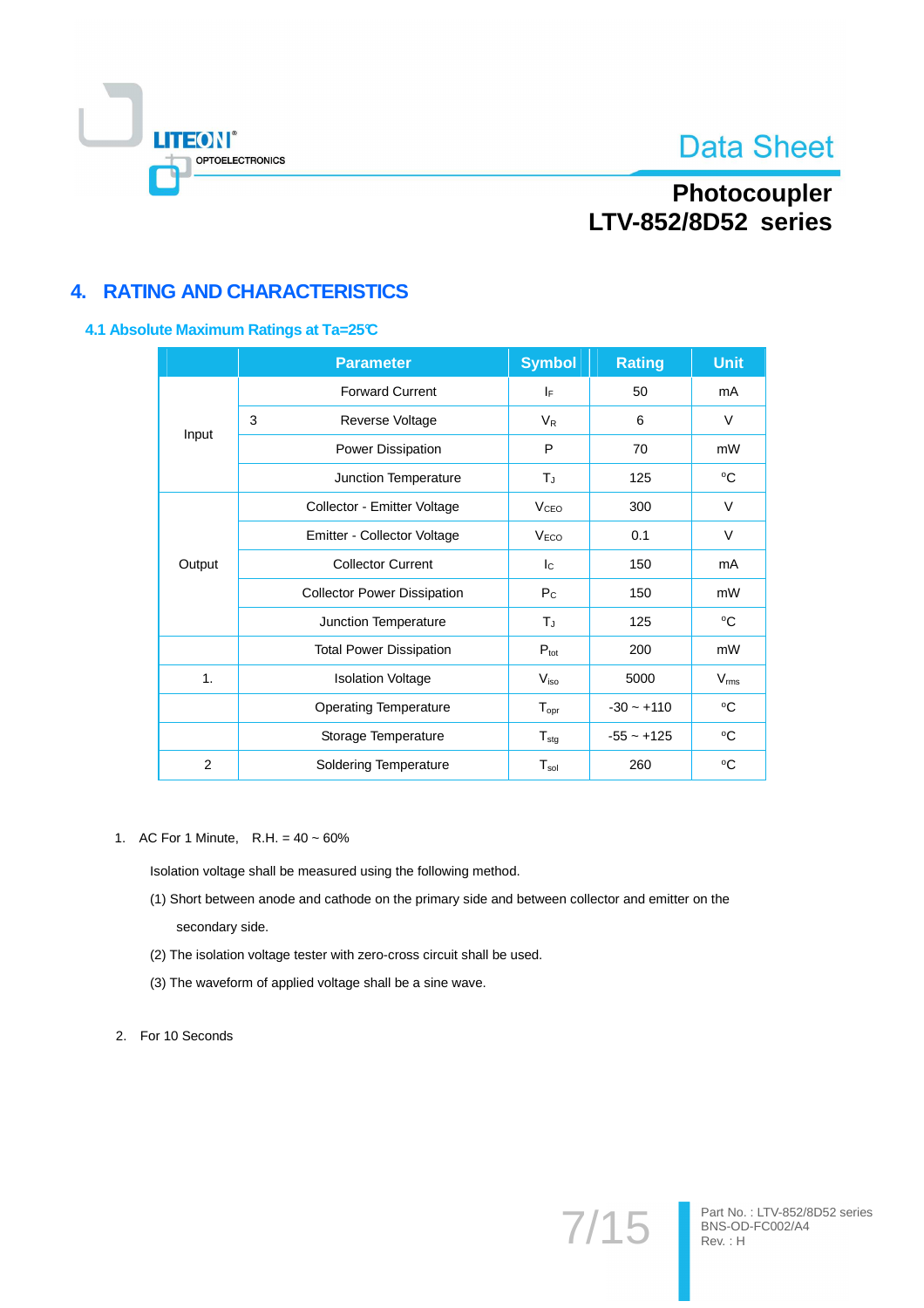**Data Sheet** 



# Photocoupler<br>LTV-852/8D52 series

|                        | <b>Parameter</b>                               | <b>Symbol</b>           | Min.               | Typ.               | Max.  | <b>Unit</b> | <b>Test Condition</b>                                           |
|------------------------|------------------------------------------------|-------------------------|--------------------|--------------------|-------|-------------|-----------------------------------------------------------------|
|                        | Forward Voltage                                | $V_F$                   |                    | 1.2                | 1.4   | $\vee$      | $I_F=20mA$                                                      |
| Input                  | <b>Reverse Current</b>                         | $I_R$                   |                    |                    | 10    | μA          | $V_R = 4V$                                                      |
|                        | <b>Terminal Capacitance</b>                    | $C_{t}$                 |                    | 30                 | 250   | pF          | $V=0$ , f=1 $KHz$                                               |
|                        | <b>Collector Dark Current</b>                  | I <sub>CEO</sub>        |                    |                    | 200   | nA          | $V_{CE}$ =200V, $I_F$ =0                                        |
| Output                 | Collector-Emitter<br>Breakdown Voltage         | <b>BV<sub>CEO</sub></b> | 300                |                    |       | $\vee$      | $I_C = 0.1$ mA, $I_F = 0$                                       |
|                        | Emitter-Collector<br>Breakdown Voltage         | <b>BV<sub>ECO</sub></b> | 0.1                |                    |       | $\vee$      | $I_E=10\mu A$ , $I_F=0$                                         |
|                        | <b>Collector Current</b>                       | $\mathsf{I}_\mathbb{C}$ | 10                 | 40                 | 150   | mA          | $I_F=1mA$ , $V_{CE}=2V$                                         |
|                        | <b>Current Transfer Ratio</b>                  | <b>CTR</b>              | 1000               | 4000               | 15000 | $\%$        |                                                                 |
|                        | Collector-Emitter<br><b>Saturation Voltage</b> | $V_{CE(sat)}$           |                    |                    | 1.2   | $\vee$      | $I_F=20mA,$<br>$I_C = 100mA$                                    |
| <b>TRANSFER</b>        | <b>Isolation Resistance</b>                    | $R_{iso}$               | $5 \times 10^{10}$ | $1 \times 10^{11}$ |       | $\Omega$    | DC500V,<br>$40 \sim 60\%$ R.H.                                  |
| <b>CHARACTERISTICS</b> | <b>Floating Capacitance</b>                    | Cf                      |                    | 0.6                | 1     | pF          | $V=0$ , f=1MHz                                                  |
|                        | Cut-off Frequency                              | $f_c$                   | $\mathbf{1}$       | $\overline{7}$     |       | kHz         | $V_{CE} = 2V$ , I <sub>C</sub> =20mA<br>$R_L = 100\Omega, -3dB$ |
|                        | Response Time (Rise)                           | tr                      |                    | 100                | 300   | μs          | $V_{CE} = 2V$ , I <sub>C</sub> =20mA                            |
|                        | Response Time (Fall)                           | tf                      |                    | 20                 | 100   | μs          | $R_L = 100\Omega$ ,                                             |

## 4.2 ELECTRICAL OPTICAL CHARACTERISTICS at Ta=25°C

$$
1. \ \mathrm{CTR} = \frac{I_{\mathrm{C}}}{I_{\mathrm{F}}} \times 100\%
$$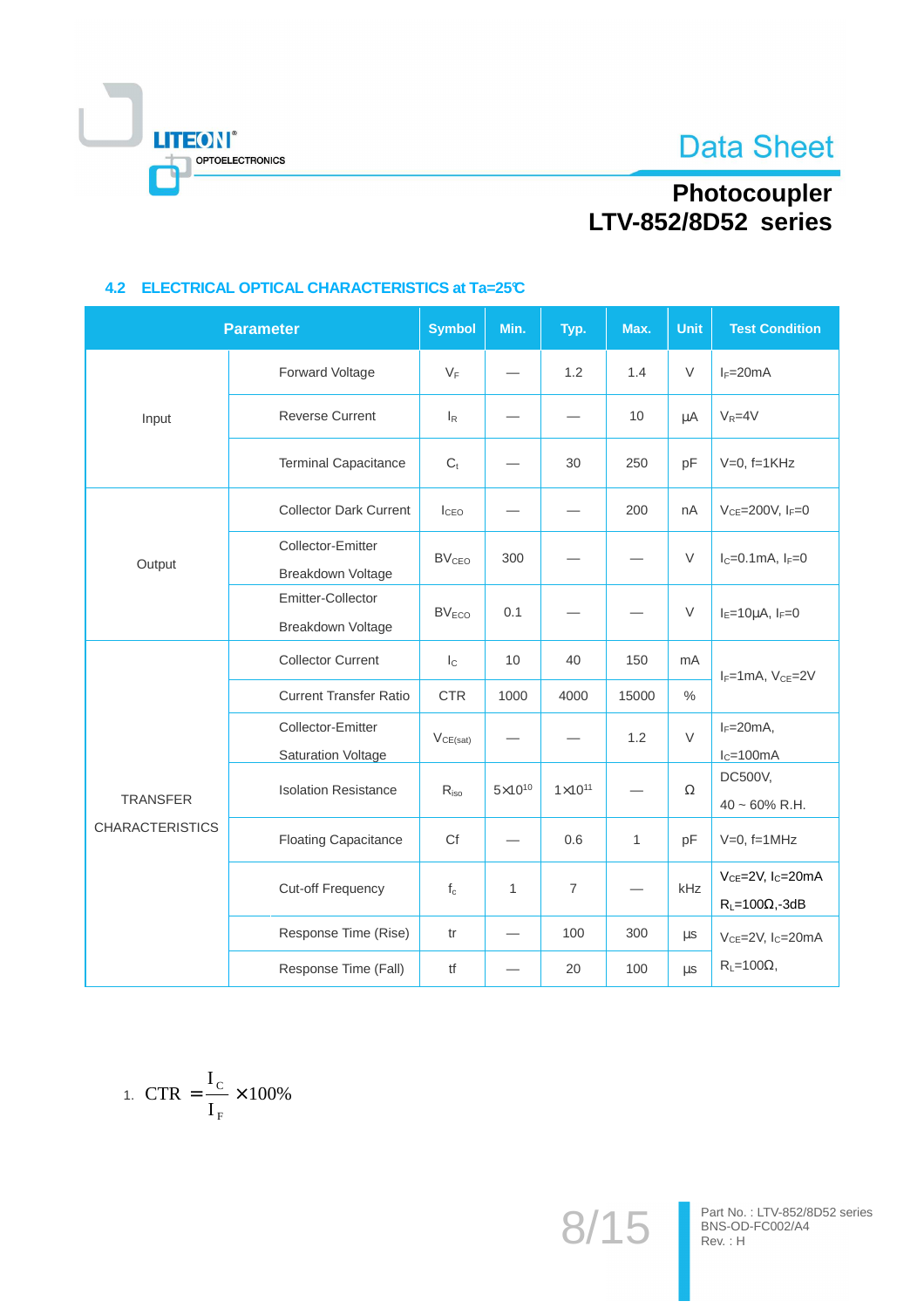## Photocoupler **LTV-852/8D52** series

## 5. CHARACTERISTICS CURVES (TYPICAL PERFORMANCE)



**LITEON®** 

**OPTOELECTRONICS** 





Fig.5 Current Transfer Ratio vs. Forward Current



Fig.2 Collector Power Dissipation vs. **Ambient Temperature** 

Fig.4 Forward Current vs. Forward





Fig.6 Collector Current vs.

Collector-emitter Voltage

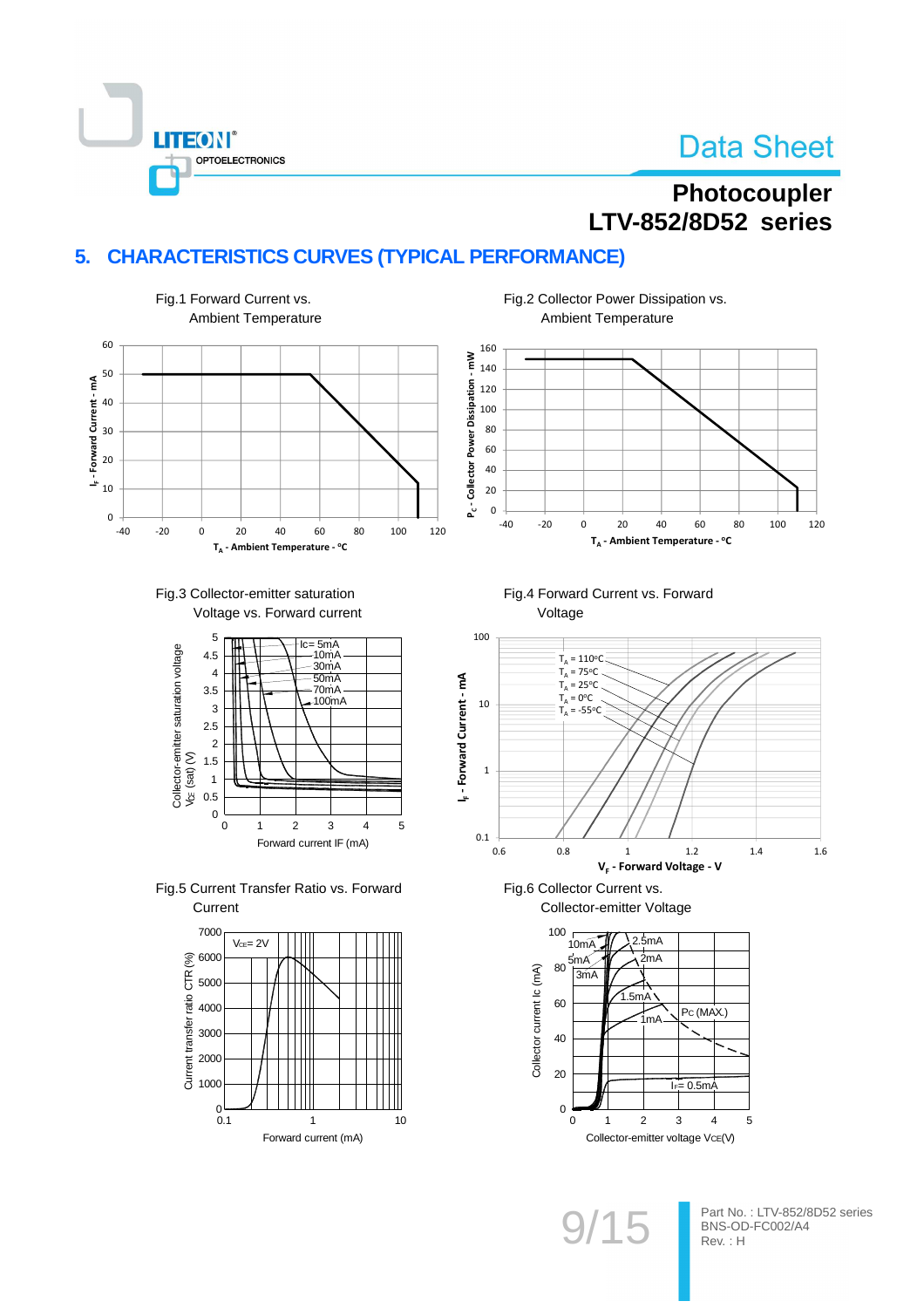

## Photocoupler LTV-852/8D52 series



#### Fig.7 Relative Current Transfer Ratio vs. Ambient Temperature





Fig.11 Frequency Response



Fig.8 Collector-emitter Saturation Voltage vs. Ambient Temperature



Fig.10 Response Time vs. Load Resistance



Test Circuit for Response Time



**Test Circuit for Frequency Response** 



 $1($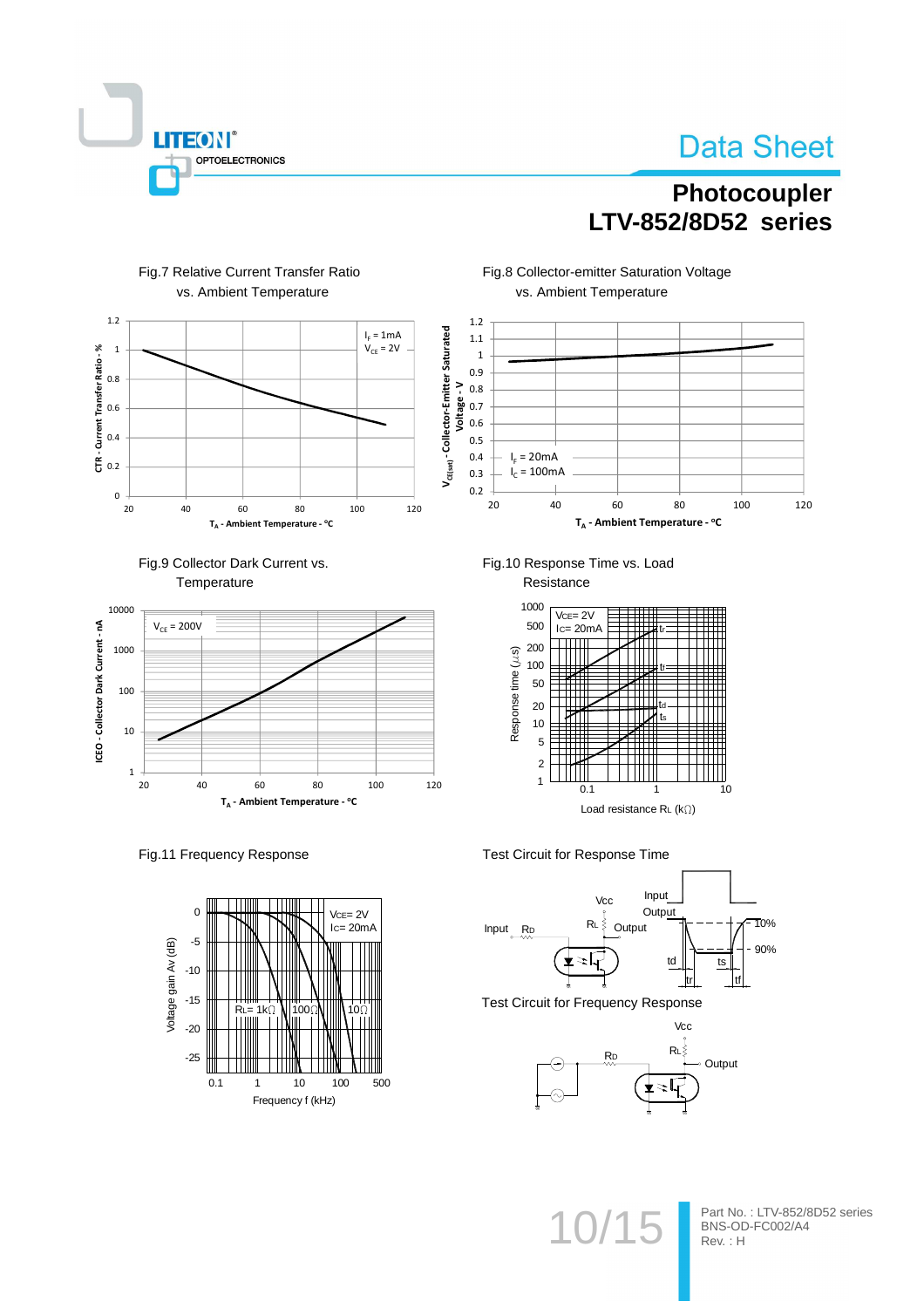

## Photocoupler LTV-852/8D52 series

## **6. TEMPERATURE PROFILE OF SOLDERING**

#### 6.1 IR Reflow soldering (JEDEC-STD-020C compliant)

One time soldering reflow is recommended within the condition of temperature and time profile shown below. Do not solder more than three times.

| Profile item                   | Conditions               |  |  |
|--------------------------------|--------------------------|--|--|
| Preheat                        |                          |  |  |
| - Temperature Min $(T_{smin})$ | $150^{\circ}$ C          |  |  |
| - Temperature Max $(TSmax)$    | $200^{\circ}$ C          |  |  |
| - Time (min to max) (ts)       | 90±30 sec                |  |  |
| Soldering zone                 |                          |  |  |
| - Temperature $(T_1)$          | $217^{\circ}$ C          |  |  |
| - Time $(tL)$                  | $60 - 100$ sec           |  |  |
| Peak Temperature $(T_P)$       | $260^{\circ}$ C          |  |  |
| Ramp-up rate                   | $3^{\circ}$ C / sec max. |  |  |
| Ramp-down rate                 | $3 - 6^\circ$ C / sec    |  |  |



Part No.: LTV-852/8D52 series<br>BNS-OD-FC002/A4<br>Rev.: H

 $11/1$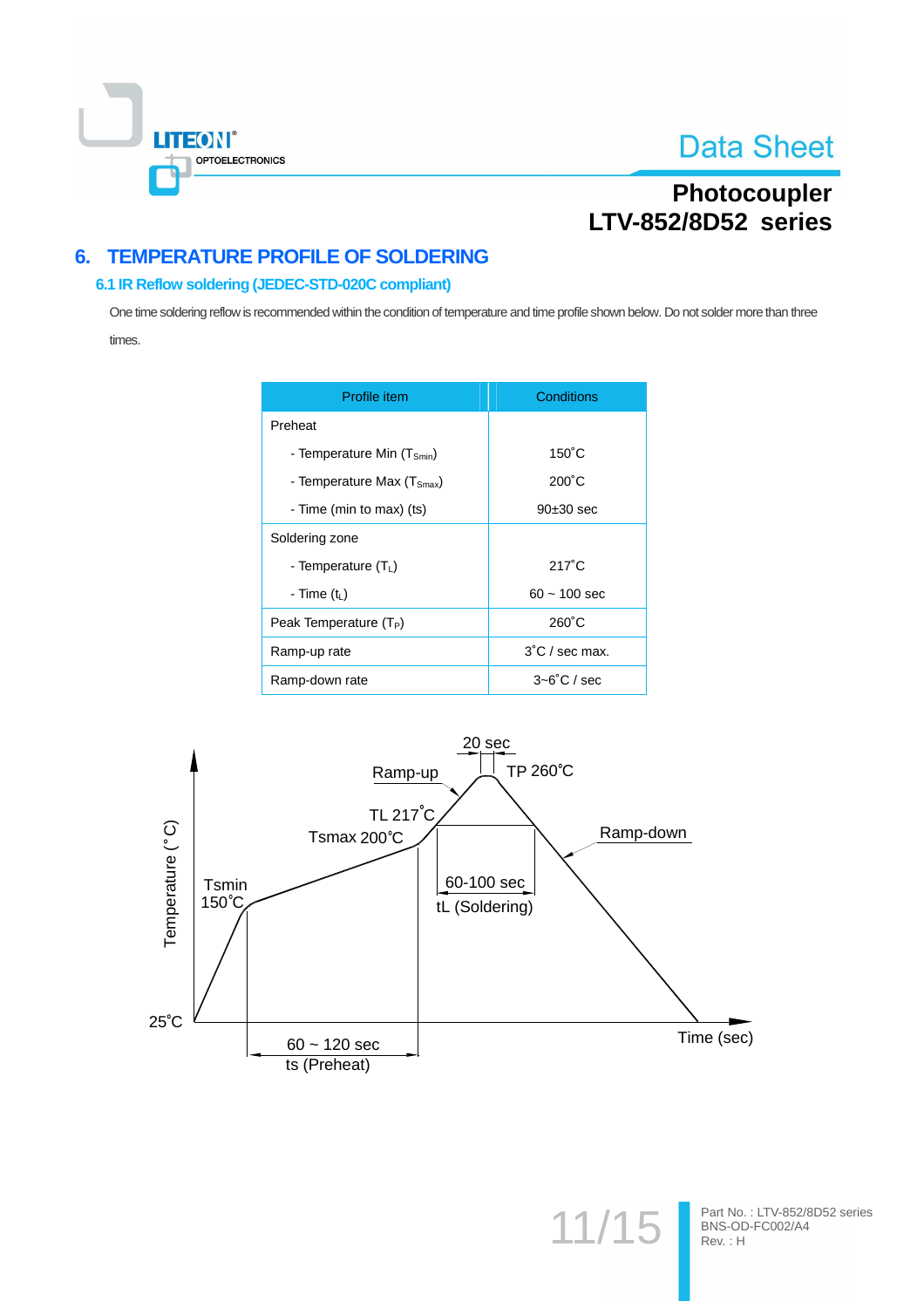

## Photocoupler LTV-852/8D52 series

#### 6.2 Wave soldering (JEDEC22A111 compliant)

One time soldering is recommended within the condition of temperature.

Temperature: 260+0/-5°C

Time: 10 sec.

Preheat temperature: 25 to 140°C

Preheat time: 30 to 80 sec.



#### 6.3 Hand soldering by soldering iron

Allow single lead soldering in every single process. One time soldering is recommended.

Temperature: 380+0/-5°C

Time: 3 sec max.

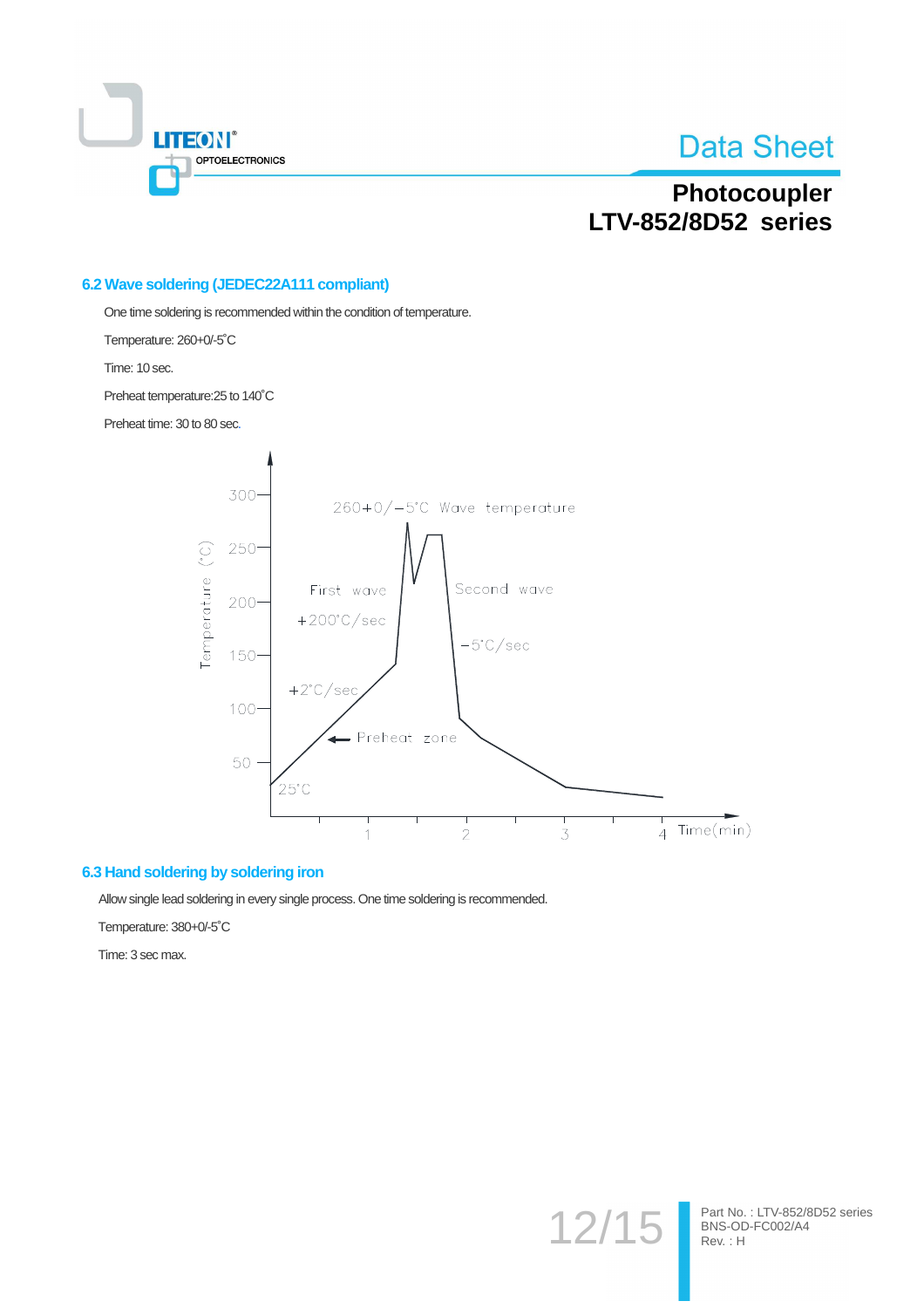

# Photocoupler LTV-852/8D52 series

## 7. RECOMMENDED FOOT PRINT PATTERNS (MOUNT PAD)

Unit: mm





 $13/$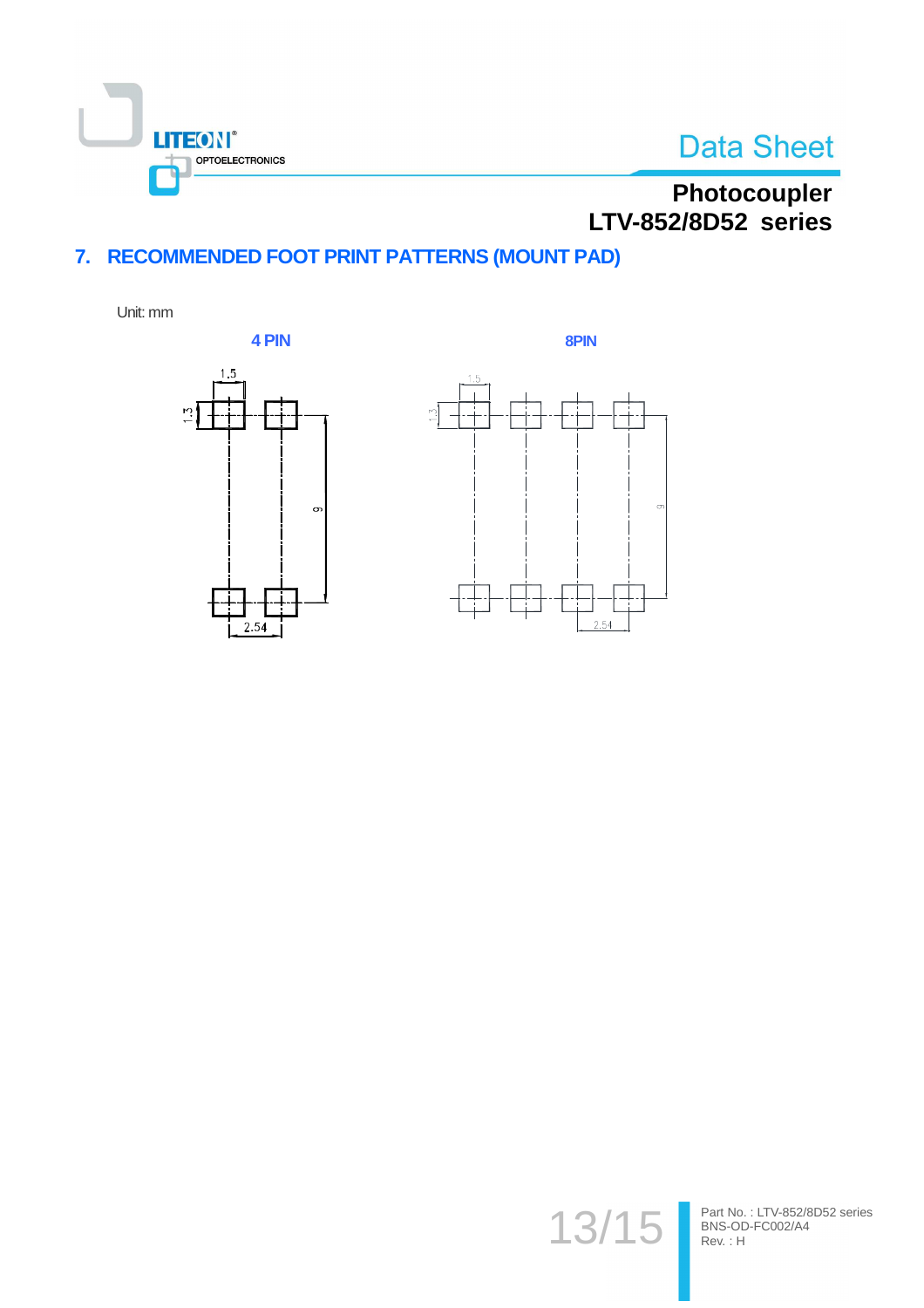

## Photocoupler LTV-852/8D52 series

## 8. Naming rule



Example: LTV-8D52S-TA

 $14/7$